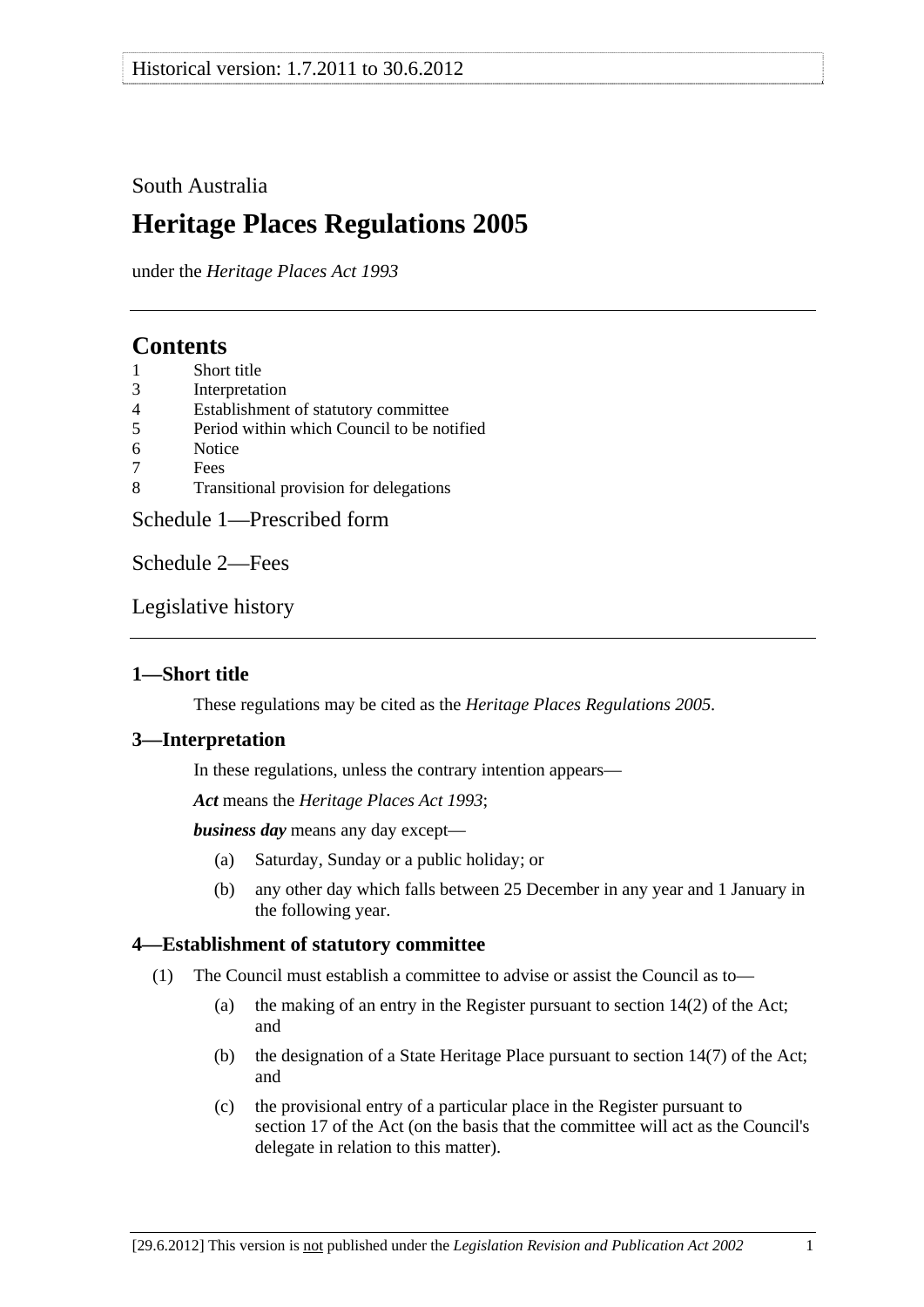- <span id="page-1-0"></span> (2) The members of the committee—
	- (a) will be appointed by the Council; and
	- (b) in accordance with terms and conditions determined by the Council.

### **5—Period within which Council to be notified**

For the purposes of section  $27(2)(b)$  of the Act—

- (a) the prescribed period for notifying the Council of the location of an object is 5 business days from the date of discovery; and
- (b) the prescribed period for furnishing information to the Council is 10 business days from the date on which the Council requested the provision of the relevant information, or such longer period as the Council may allow.

### **6—Notice**

For the purposes of paragraph (a) of section 38A(5) of the Act, a notice of the Minister under that paragraph must be in the form prescribed by [Schedule 1.](#page-2-0)

### **7—Fees**

- (1) The fees set out in [Schedule 2](#page-4-0) are payable to the Council.
- (2) The Council may waive or reduce a fee if satisfied that it is appropriate to do so in a particular case.

### **8—Transitional provision for delegations**

A delegation made by the State Heritage Authority may continue to operate as if it were a delegation made by the Council until that delegation is varied or revoked by the Council.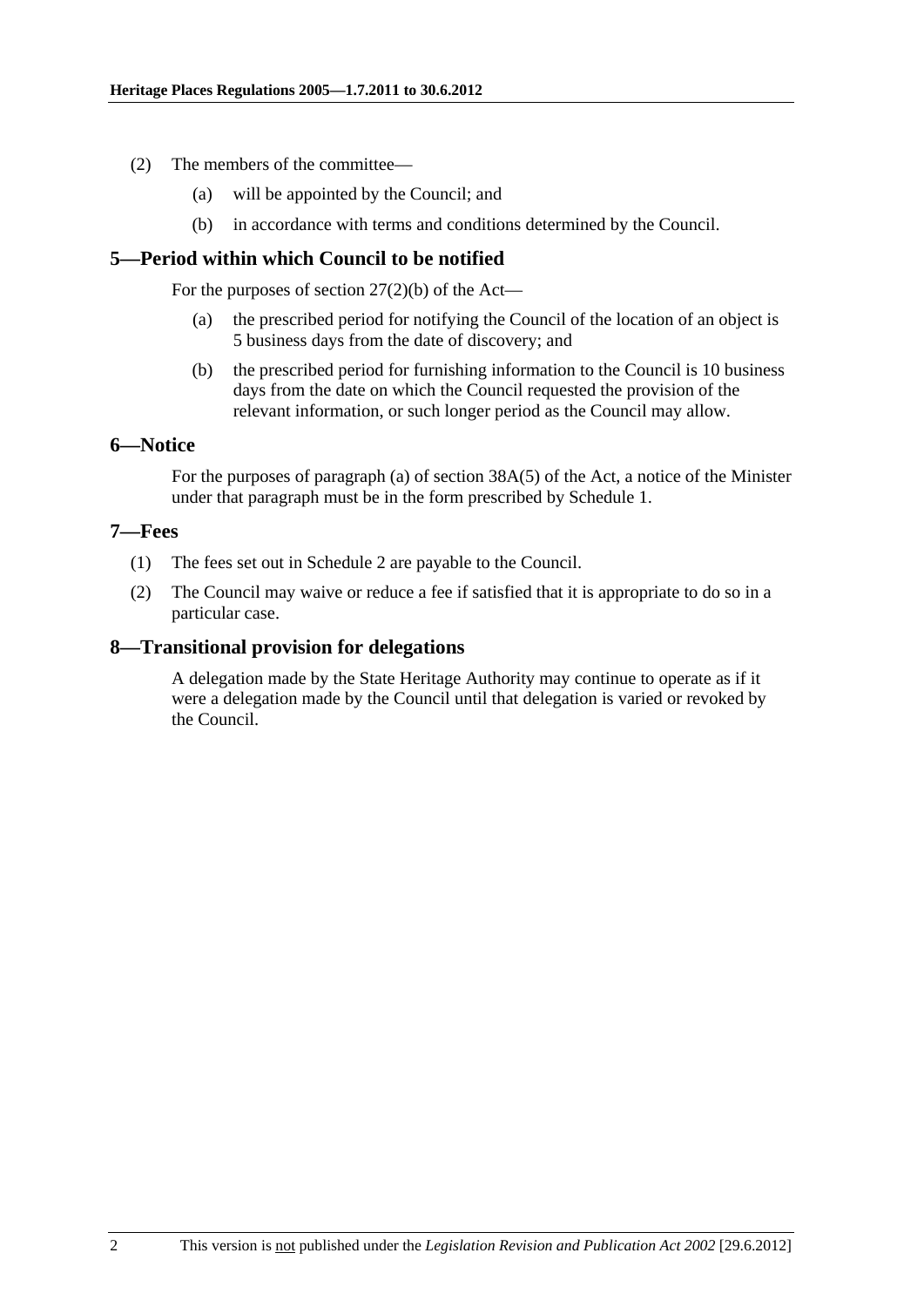File No

# <span id="page-2-0"></span>**Schedule 1—Prescribed form**

#### Heritage Places Act 1993

NOTICE for the purposes of section 38A(5) of the Act

| <b>PART A-Notice</b>                                                                    |               |                 |  |
|-----------------------------------------------------------------------------------------|---------------|-----------------|--|
| To:                                                                                     |               |                 |  |
| Title: Mr/Mrs/Ms                                                                        | Last<br>Name: | Given<br>Names: |  |
| Company Name<br>(if applicable):                                                        |               |                 |  |
| Postal Address:                                                                         |               |                 |  |
| Street Address (if different<br>from above) or other<br>information relevant to service |               |                 |  |

- $\mathbf{1}$ It is alleged that you have engaged in conduct in contravention of the *Heritage Places* Act 1993 ("the Act"). The particulars of the alleged contravention are set out in Part B of this notice.
- $\overline{2}$ The purposes of this notice is to give you the opportunity to elect to be prosecuted for the alleged contravention under section  $38A(5)(a)$  of the Act. If you do not elect to be prosecuted, the Minister, a local council, or any other person acting with the leave of the Environment, Resources and Development Court may commence civil penalty proceedings under section  $38A(1)(c)$  of the Act for the purposes of obtaining an order from the Court that you pay into the South Australian Heritage Fund an amount as a monetary penalty on account of the contravention. In these civil proceedings, any contravention of the Act would only need to be proved "on the balance of probabilities".
- If you elect to be prosecuted rather than facing the civil penalty proceedings, you 3 must serve a written notice on the Minister within 21 days after service of this notice.
- $\overline{A}$ The following matters are relevant to the provision of a notice of election to the Minister:
	- $(1)$ The notice must be addressed to the Minister as follows:

#### [Insert relevant information]

 $(2)$ You may choose to use the pro forma notice to the Minister attached to this document, or you may inform the Minister by letter if you so wish.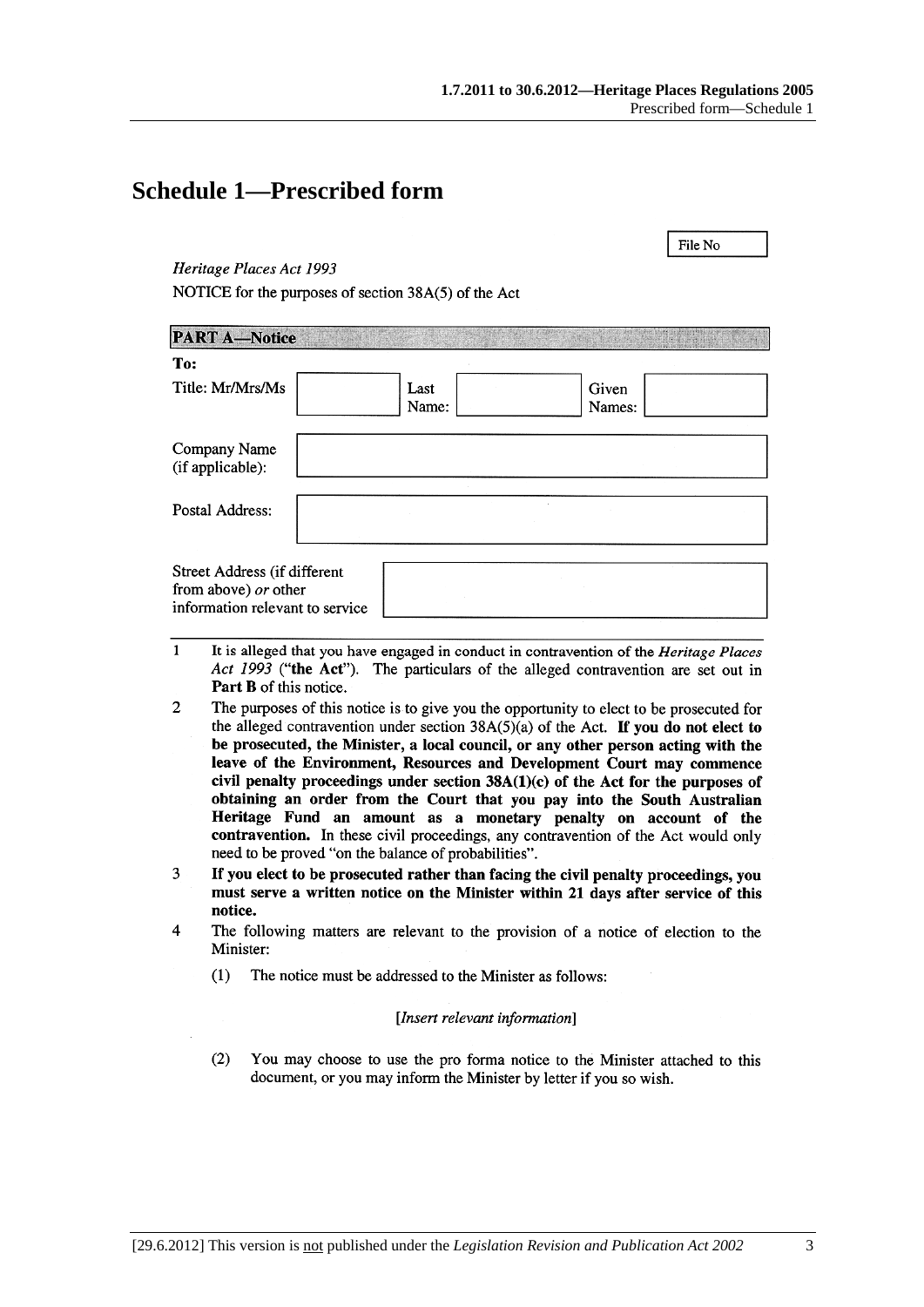- $(3)$ Please quote your name and the File Number shown at the top of this document.
- $(4)$ be Additional information about the Act can obtained from www.environment.sa.gov.au/heritage. Information concerning this Notice can be obtained by telephone from the Manager, Heritage Branch-Telephone [insert relevant number]. There is also some additional general information set out below.
- If you do not respond within 21 days after service of this notice, proceedings  $(5)$ may be commenced to recover the "civil penalty" in the Environment, Resources and Development Court.

| <b>PART B-Particulars of alleged contravention</b> |  |              |  |  |  |
|----------------------------------------------------|--|--------------|--|--|--|
| Name of State Heritage<br>Place (if applicable):   |  | Register No: |  |  |  |
| <b>Address or Location:</b>                        |  |              |  |  |  |
| The details of the contravention are as follows:   |  |              |  |  |  |
|                                                    |  |              |  |  |  |
|                                                    |  |              |  |  |  |
| Issued by:                                         |  | Date:        |  |  |  |

#### **PART C-General information**

#### $\mathbf{1}$ **Heritage Places Act 1993**

The Heritage Places Act 1993 is an Act to make provision for the identification, recording and conservation of places and objects of non-Aboriginal heritage significance, to establish the South Australian Heritage Council, and for other purposes.

#### $\overline{2}$ **Section 38A-ERD Court**

- Subsection (1) allows an order to be made only where a contravention of the Act has occurred.
- Subsection  $(1)(c)$  allows the Court to order a monetary penalty to be paid into the South Australian Heritage Fund on account of the breach. A monetary penalty such as this is sometimes known as a "civil penalty" because it is a financial penalty imposed by a Court in civil proceedings. The penalty is intended as a deterrent.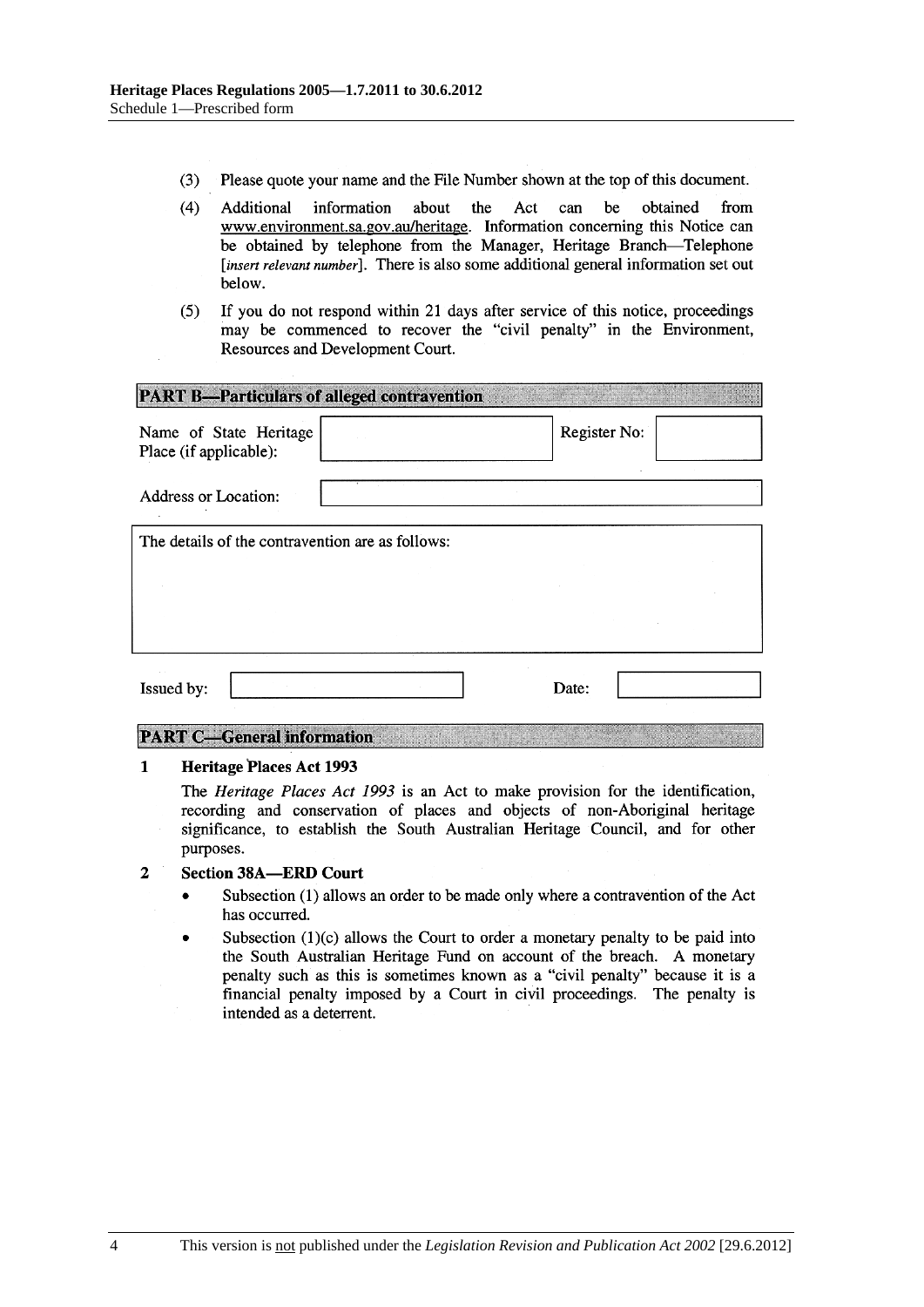- <span id="page-4-0"></span>Subsection  $(5)(a)(i)$  imposes limits on the circumstances and manner of application and use of a civil penalty order. A person who is faced with the possibility of a civil penalty may elect to be prosecuted for a criminal offence, which must be proved at the higher standard of "beyond reasonable doubt".
- For the purposes of allowing a person to make an election, the Minister must serve a notice on the person advising the person that he or she may, by written notice to the Minister, elect to be prosecuted for the contravention, and allowing the person not less than 21 days to do so. This is the reason for the service of this notice.
- 3 Proceedings for a civil penalty are stayed if criminal proceedings are started or have already been started against the person for an offence that is the same (or substantially the same) as the conduct alleged to constitute the contravention to which the proceedings relate. They may be resumed if the criminal proceedings do not result in a formal finding of guilty being made against the person.
- $\overline{4}$ If an amount is paid in the civil proceedings, criminal proceedings may not be initiated against the person for an offence constituted by conduct that is the same (or substantially the same) as the conduct alleged to constitute the contravention in relation to which the amount has been paid.

#### **Attachment**

#### **Notice to the Minister**

 $\mathbf{1}$ I have received a notice from the Minister under section  $38A(5)(a)$  of the *Heritage* Places Act 1993 ("the Act") in connection with the proposed commencement of civil penalty proceedings in respect of a contravention of the Act.

The File No is:

 $\mathcal{L}$ In accordance with section  $38A(5)(a)$  of the Act I HEREBY GIVE NOTICE that I elect to be prosecuted for the alleged contravention.

| Name in full:                     |  |  |
|-----------------------------------|--|--|
| Signed:                           |  |  |
| Please also print signature here: |  |  |
| Contact details:                  |  |  |
| Date:                             |  |  |

# **Schedule 2—Fees**

 $\overline{3}$ 

 $\overline{4}$ 

- 1 Certified copy of an entry in the Register in relation to a State Heritage Place, or an object identified by the Council under section 14(2) of the Act
- 2 Application for certificate of exclusion in relation to land zoned "residential" under the relevant Development Plan—

\$28.50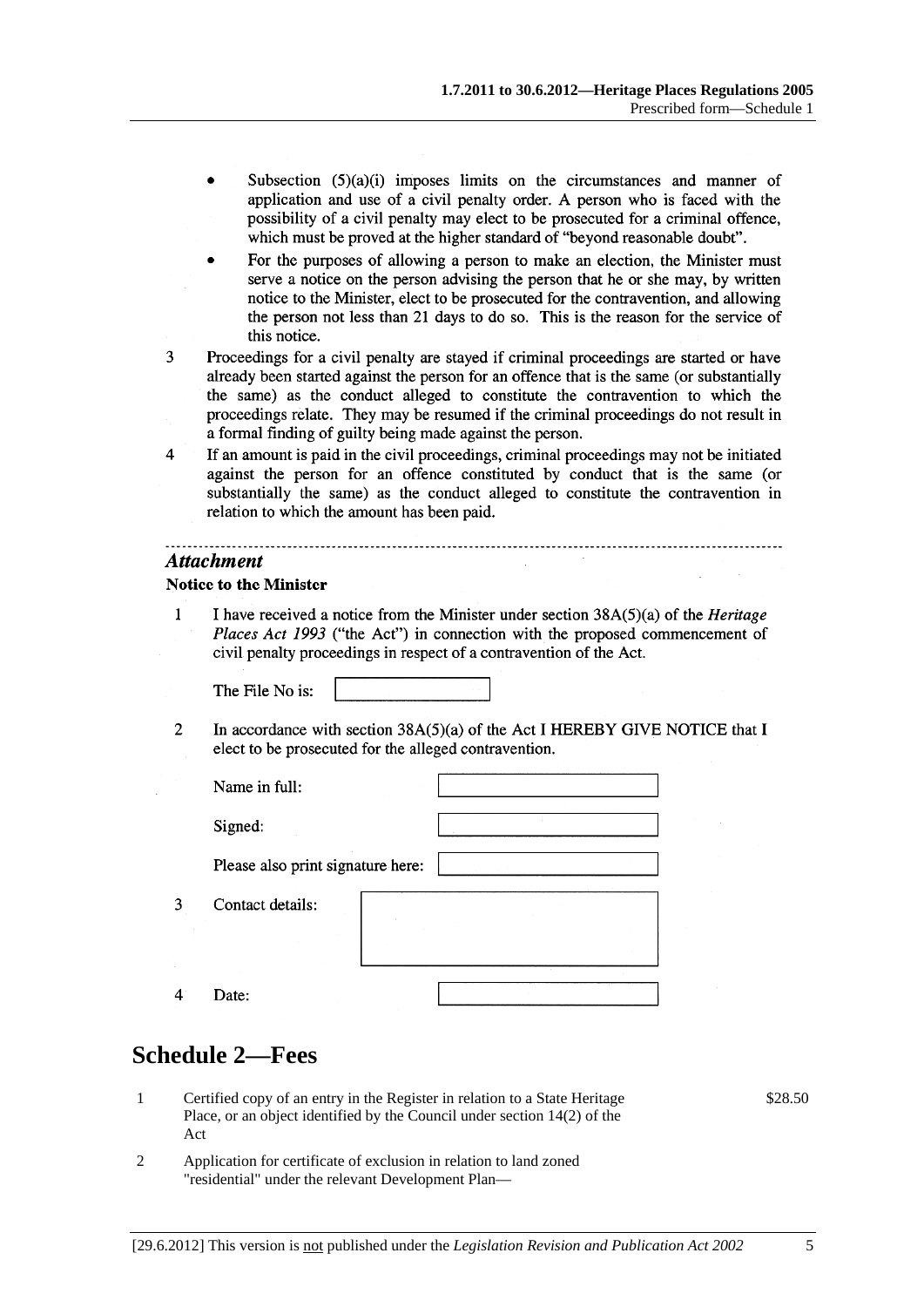|   | (a) | initial application fee<br>plus                                        | \$141.00                                           |
|---|-----|------------------------------------------------------------------------|----------------------------------------------------|
|   | (b) | if the Council determines to invite public submissions                 | \$1 291.00                                         |
|   |     | Application for certificate of exclusion in relation to any other land | 5% of Valuer-General's<br>assessment of site value |
| 4 |     | Application for a permit under Part 5 Division 1 of the Act            | \$141.00                                           |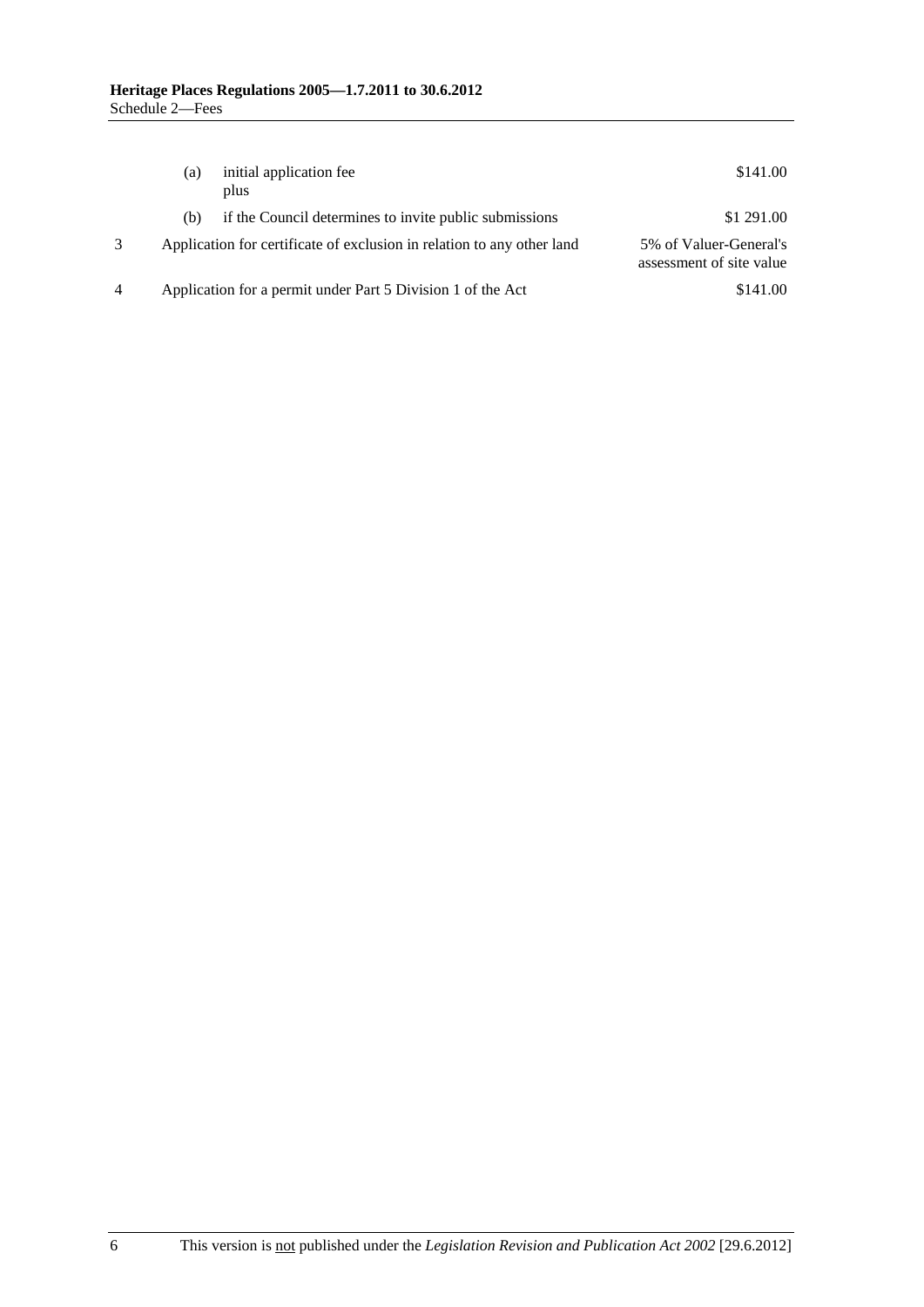# <span id="page-6-0"></span>**Legislative history**

### **Notes**

- Variations of this version that are uncommenced are not incorporated into the text.
- Please note—References in the legislation to other legislation or instruments or to titles of bodies or offices are not automatically updated as part of the program for the revision and publication of legislation and therefore may be obsolete.
- Earlier versions of these regulations (historical versions) are listed at the end of the legislative history.
- For further information relating to the Act and subordinate legislation made under the Act see the Index of South Australian Statutes or www.legislation.sa.gov.au.

# **Legislation revoked by principal regulations**

The *Heritage Places Regulations 2005* revoked the following:

*Heritage Regulations 2005*

## **Principal regulations and variations**

New entries appear in bold.

| Year No  |     | Reference                | Commencement       |
|----------|-----|--------------------------|--------------------|
| 2005 240 |     | Gazette 17.11.2005 p3978 | $17.11.2005$ : r 2 |
| 2006 81  |     | Gazette 15.6.2006 p1706  | $1.7.2006$ : r 2   |
| 2007     | 156 | Gazette 7.6.2007 p2555   | $1.7.2007:$ r 2    |
| 2008     | 130 | Gazette 5.6.2008 p2125   | $1.7.2008$ : r 2   |
| 2009 121 |     | Gazette 4.6.2009 p2567   | $1.7.2009$ : r 2   |
| 2010 91  |     | Gazette 10.6.2010 p2784  | $1.7.2010$ : r 2   |
| 2011 69  |     | Gazette 9.6.2011 p2088   | 1.7.2011: r2       |
| 2012 74  |     | Gazette 31.5.2012 p2320  | $1.7.2012$ : r 2   |

# **Provisions varied**

New entries appear in bold.

Entries that relate to provisions that have been deleted appear in italics.

| Provision      | How varied                                                            | Commencement |
|----------------|-----------------------------------------------------------------------|--------------|
| r <sub>2</sub> | omitted under Legislation Revision and<br><b>Publication Act 2002</b> | 1.7.2006     |
| Sch 2          | substituted by 81/2006 r 4                                            | 1.7.2006     |
|                | substituted by 156/2007 r 4                                           | 1.7.2007     |
|                | substituted by 130/2008 r 4                                           | 1.7.2008     |
|                | substituted by $121/2009$ r 4                                         | 1.7.2009     |
|                | substituted by 91/2010 r 4                                            | 1.7.2010     |
|                | substituted by 69/2011 r 4                                            | 1.7.2011     |